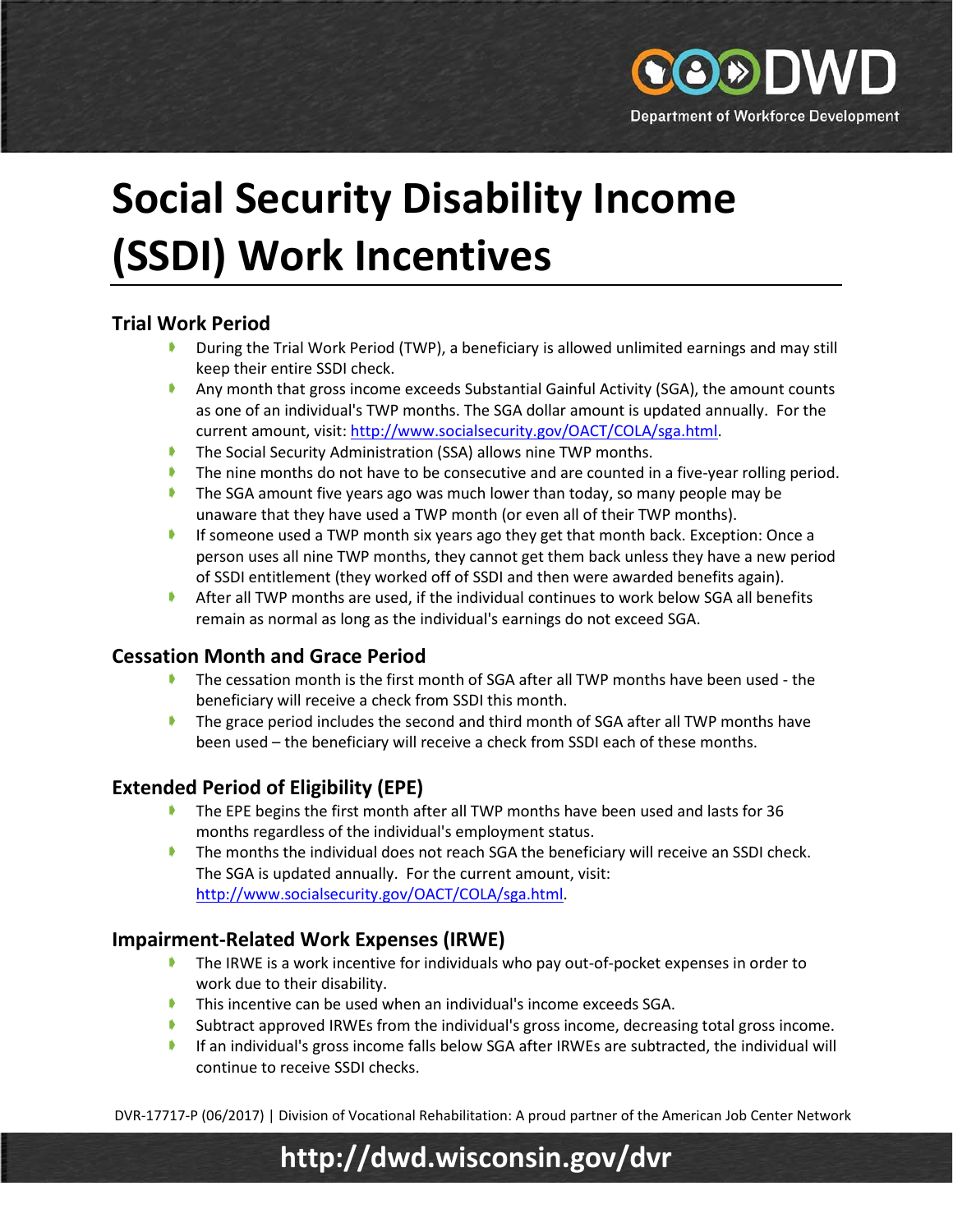

#### **Impairment-Related Work Expense Requirements**

In order to qualify, IRWEs must be:

- Related to physical or mental impairment
- Necessary for the individual to work
- $\blacktriangleright$  Paid out-of-pocket by the beneficiary
- A reasonable expense
- $\blacktriangleright$  Paid for during the month the individual is working

#### **Expedited Reinstatement**

- **Expedited Reinstatement (EXR) is the method for restarting SSDI payments.**
- With EXR, an individual may receive up to six months of provisional SSDI benefits and Medicare while the Disability Determination Bureau makes the determination.
- If the individual is determined eligible, benefits continue.
- If the individual is not determined eligible, the EXR recipient does not owe the money back.
- After 24 payments, a new set of TWP months begin.

#### **Expedited Reinstatement Requirements**

In order to qualify for EXR, all of the following must be true:

- SSDI was terminated because earnings were above SGA
- SSDI benefits were terminated in the last five years
- $\blacktriangleright$  Beneficiary has the same or similar disability
- **Earnings no longer exceed SGA**

#### **Reapplication Process**

- $\blacktriangleright$  To reapply for services, follow the same process as used in applying for initial benefits.
- **Unlike EXR, reapplication does not include provisional payments.**
- If an individual reapplies within five years of termination of benefits they will not have the five month waiting period for SSDI
- If the reapplication is approved, the individual will immediately receive TWP months

# Other Work Incentives

#### **Unsuccessful Work Attempt**

- **Can be used to avoid the use of the cessation month (please see above).**
- In order to qualify, the individual must NOT have already used their cessation month.
- **This incentive is used when an individual works to earn SGA for a short time (fewer than six** months,) but due to disability or loss of special conditions at the job must end employment.
- SSA will review the earnings and may elect not to consider the earnings, allowing the person's benefits to continue.

DVR-17717-P (06/2017) | Division of Vocational Rehabilitation: A proud partner of the American Job Center Network

# **http://dwd.wisconsin.gov/dvr**